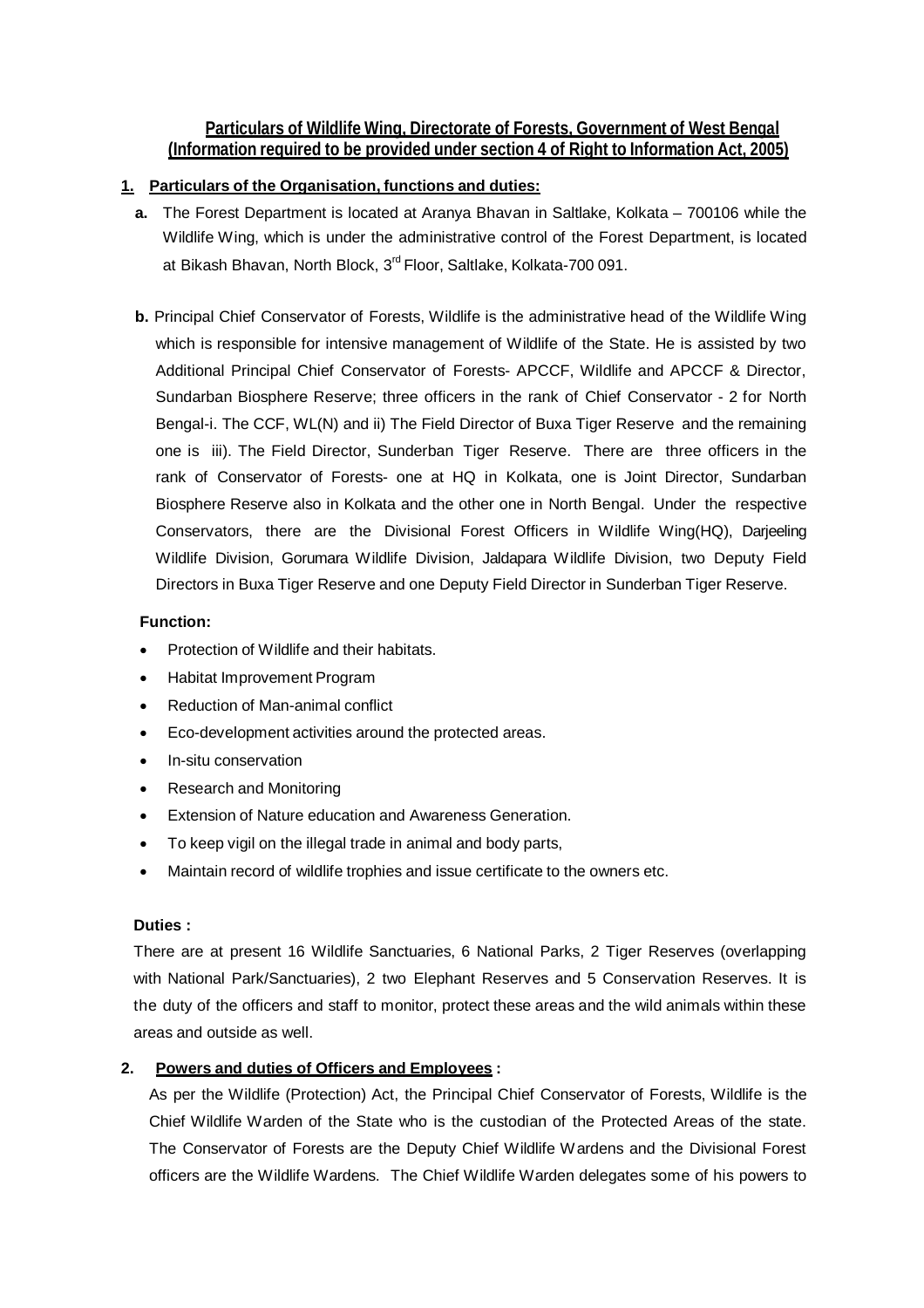the officers under him within the provision of the Wildlife Protection Act. Other than protected area, there are some other areas where wildlife is available, their management is indirectly under the guidance of the Chief Wildlife Warden.

The census operation and population estimation of key species is held at regular intervals. Other than major animal, regular monitoring is undertaken to survey the status of other animals. Proper maintenance of habitat is undertaken regularly by the field administration. Search-seizure of illegal possession of wild animals is done on daily basis.

The powers of the officers and employees are gathered from the Wildlife Protection Act 1972, Indian Forest Act 1927 and other admissible acts & rules.

# **3. Procedure followed in the decision making process, including channels of supervision and accountability**:

Regular monitoring and supervision of the performance of officers are done through ACRs, Diaries submitted by the officers and reports sent from time to time.

Decisions, through proper channel, are undertaken from Divisional Forest Officer **→** Conservator of Forests **→** Chief Conservator of Forests → Addl. Principal Chief Conservator of Forests → Principal Chief Conservator of Forests → Principal Secretary.

#### **4. Norms for discharge of functions**:

All officers discharge their duties in accordance with the provisions of various Acts and rules framed there under and also according to the circulars and orders issued from time to time.

#### **5. Rules, Regulations, Instructions, Manuals and Records etc. used by Forest Officers for discharging duties**:

- The Wildlife(Protection) Act 1972 and its Amendments with WL(P) Act Schedule
- The Indian Forest Act 1927
- The Forest Conservation Act 1980
- Delegation of Powers under provisions of Wildlife(Protection) Act,1972 and Rules framed thereunder

#### **6. The statements of the categories of the documents held by the Directorate** :

The Annual Report of the Wing is published every year which contains all information relating to the operations of the Wing. This provides adequate information not only to the departmental Officers but also to any person who wishes to familiarize himself with wildlife matters.

Other than Annual Report there are Management Plan of Protected Areas, Project Reports, Brochure for Awareness Generation, Database for owners of Wildlife Trophy, Budgetary document , Census report etc.

#### **7. Arrangements for consultation with or representation by the members of the public in relation to the formulation of its policy or implementation thereof :**

To conserve the floral and faunal biodiversity of the areas within and outside the protected areas, direct involvement of the fringe population has been ensured through formation of Joint Forest Management Committee. Other than these, local self-help groups are active in some areas.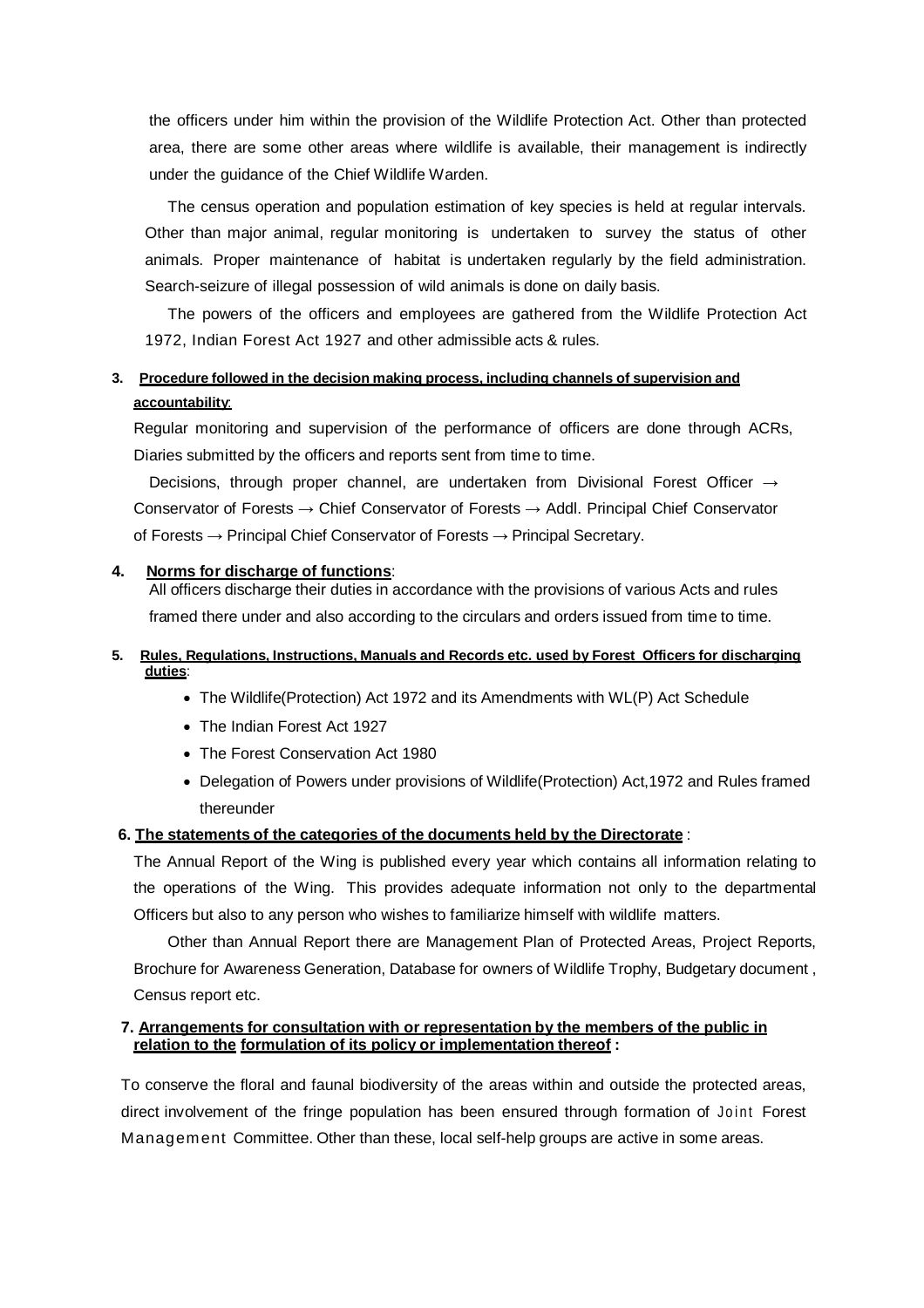#### **8. Formation of Boards, Councils or Committees**:

Normally boards, councils, committees or other bodies are constituted for the purpose of providing advice. The State Board for Wildlife consists of wildlife experts besides forest and wildlife officials as members to discuss problems and prospects related to wildlife.

Contract studies/Research p r o g r a m s are carried out by research scholars and experts and different institutions. In-house or Departmental research and collaborative research is also undertaken.

Regular seminar, workshops are held to keep the wildlife officials and park managers updated.

#### **9. Directory of Officers and Employees:**

|    | At Wildlife(Hq) in Kolkata:                                |                              |
|----|------------------------------------------------------------|------------------------------|
|    | 1. Principal Chief Conservator of Forests, Wildlife        | Sri Ravikant Sinha, IFS      |
|    | and Chief Wildlife Warden, West Bengal.                    |                              |
|    | 2. Addl. Principal Chief Conservator of Forests, Wildlife  | Sri Sandeep Sundriyal, IFS   |
|    | 3. Conservator of Forests, Wildlife(HQ)                    | Sri. S. Sasikumar,, IFS      |
|    | 4. Conservator of Forests, Wildlife Planning & Research    | Sri S.Anand, IFS             |
|    | 5. Deputy Conservator of Forests, Wildlife(Hq)             | Sri Om Prakash, IFS          |
|    | 6. Asst. Wildlife Warden, Wildlife (Hq)                    | Sri Somnath Chatterjee, WBFS |
|    | 7. Asst. Wildlife Warden, Wildlife (Hq)                    | Sri Kanu Chakraborty, WBFS   |
|    | In North Bengal:                                           |                              |
|    | 1. Chief Conservator of Forests, Wildlife(North).          | Sri Ujjwal Ghosh, IFS        |
|    | 2. Chief Conservator of Forests                            | Sri Subhankar Sengupta, IFS  |
|    | & Field Director, Buxa Tiger Reserve                       |                              |
|    | 3. Divisional Forest Officer, Darjeeling Wildlife Division | Sri.D.D.Rai, IFS             |
|    | 4. Divisional Forest Officer, Gorumara Wildlife Division   | Ms. Nisha Goswami, IFS       |
|    | 5. Divisional Forest Officer, Jaldapara Wildlife Division  | Sri Kumar Vimal, IFS         |
|    | 6. Deputy Field Director, Buxa(East) Division              | Sri Harish, IFS              |
|    | 7. Deputy Field Director, Buxa(West) Division              | Sri Kalyan Rai, IFS          |
|    | In South Bengal:                                           |                              |
| 1. | Addl. PCCF & Director, Sunderban Biosphere Reserve         | Sri Piar Chand, IFS          |
| 2. | Chief Conservator of Forests and                           | Sri N.Mallik, IFS            |
|    | Field Director, Sunderban Tiger Reserve                    |                              |
| 3. | Joint Director, Sunderban Biosphere Reserve                | Dr. S.Kulandaivel, IFS       |
| 4. | Deputy Field Director, Sunderban Tiger Reserve             | Dipak M, IFS                 |

- 10. **Remuneration:** As per rule All India Service Rule for Indian Forest Service officers and as per State Service Rule for West Bengal Forest Service officers and employees.
- 11. **Budget allocation:** The Wildlife Wing is implementing various State Plan Schemes, Centrally Sponsored Schemes for conservation of wildlife and their habitat in the State. A brief on the Schemes is as follows: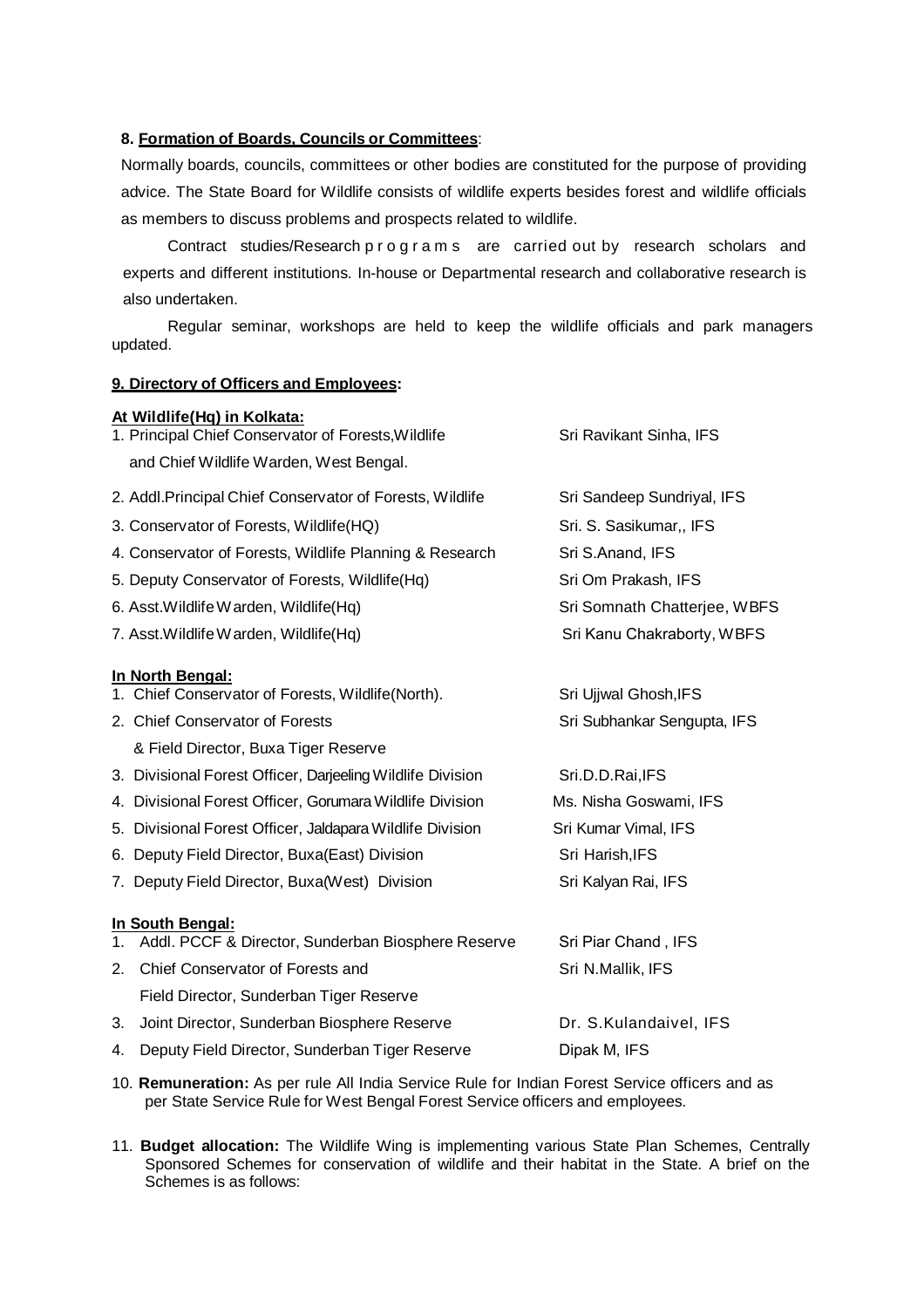- a. **State Plan Schemes:** Every year fund is received under this scheme for creation and maintenance of plantations, forest protection, timber operation, control of poaching, wildlife conservation in various national parks and sanctuaries, infrastructure development and publicity. For CSS-Project Tiger, 40% share from Non-recurring and 50% share from recurring cost is contributed from the State.
- b. **National Parks & Sanctuaries Schemes:** This is 60:40 Centrally Sponsored Scheme for development of different national parks and sanctuaries in this State. The fund is being provided for habitat development, protection, infrastructure development, Research and Monitoring, awareness generation and eco-development.
- c. **Project Tiger:** This scheme is implemented in Buxa Tiger Reserve and Sundarban Tiger Reserve. Govt. of India provides 60% funds for non-recurring expenditures and 50% for recurring expenditures. The State Govt. contributes 50% of the fund from State Plan for recurring expenditures and 40% of the fund for non-recurring expenditures.
- d. **Project Elephant:** This is 60:40 Centrally Sponsored Scheme for conservation of wild elephant population in the State. The fund is provided for habitat development, infrastructure development, protection, reducing man-elephant conflict and awareness generation specially in Eastern Dooars Elephant Reserve and Mayurjharna Elephant Reserve.
- e. **Conservation & Management of Sundarban Biosphere Reserve:** This is 60:40 Centrally Sponsored Scheme for plantation, protecting eco-development activities of Sundarban Biosphere Reserve.
- f. **Conservation and Management of Sundarban Mangroves:** This is 60:40 Centrally sponsored Scheme for Conservation and Management of mangroves in Sundarbans and includes mangrove plantation, protection infrastructure support and eco-development works.
- g. **Conservation and Management of Wetlands:** This is a scheme for Wetland Conservation and is 60:40 Centrally Sponsored Scheme. In this state three wetlands – Ahiron Beel, Rasik Beel and Santragachi Jheel has been identified for funding by Govt. of India, in addition to Sundarbans. The scheme includes wetland conservation and eco restoration measures and eco-development activities.
- h. **Intensification of Forest Management (IFM):** This is a scheme for protection of forests, fire management and Infrastructure development in the State with 60% funding from Govt. of India and 40% contribution by the State Govt.
- i. **Compensatory Afforestation Fund Management And Planning Authority (CAMPA) :** Guidelines for establishing CAMPAs in the States/UTs and putting in place a funding mechanism for enhancing forest and tree cover and conservation andmanagement of wildlife by utilising funds received towards Compensatory Afforestation, Net Present Value (NPV), etc.
- j. **Mahatma Gandhi National Rural Employment Guarantee Scheme (MGNREGS):** The National Rural Employment Guarantee Scheme is implemented in the districts. This Programme was formerly known as National Food for Work Programmme. The programme is being implemented as a 100% Centrally Sponsored Scheme.